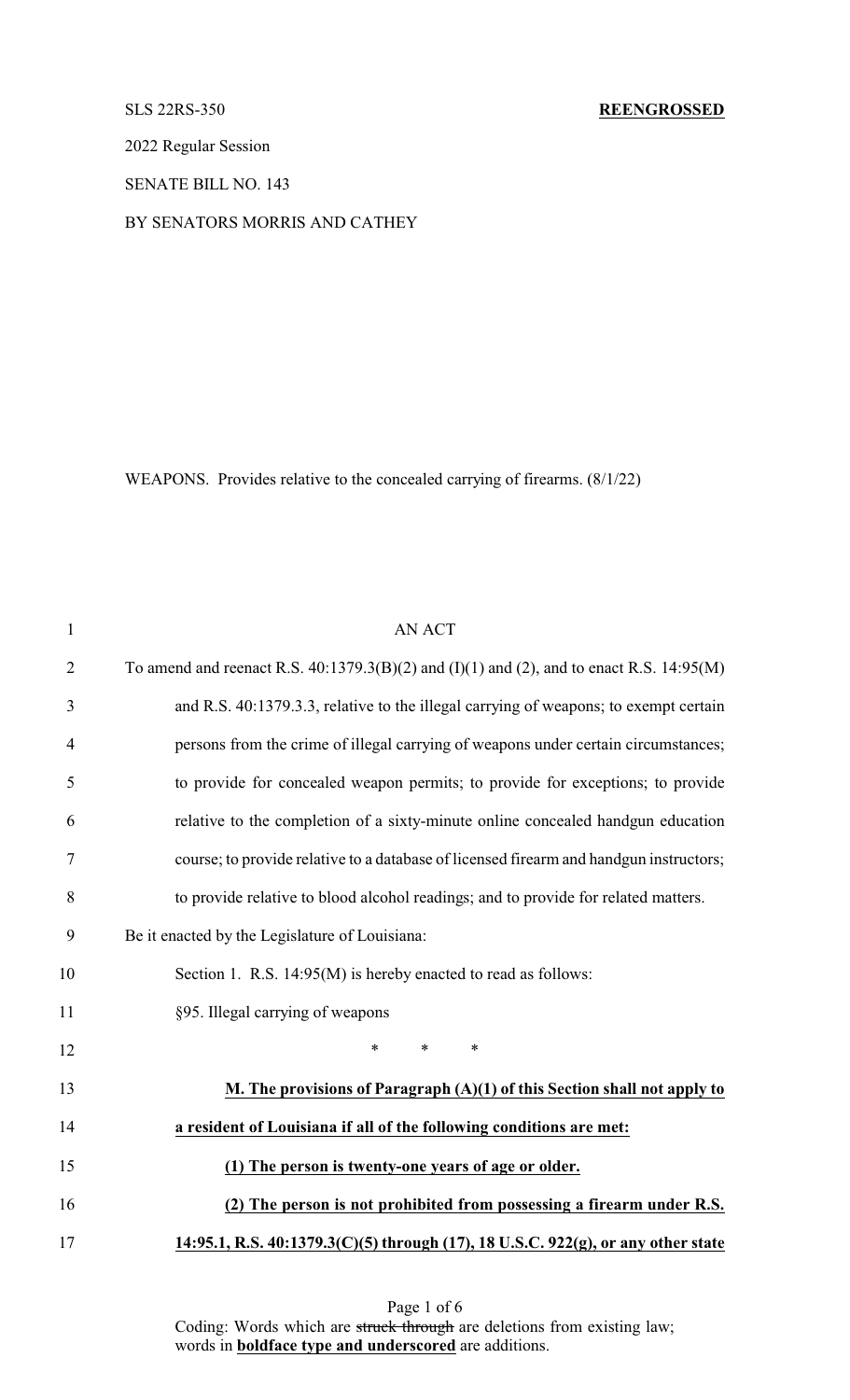| $\mathbf{1}$   | or federal law.                                                                           |
|----------------|-------------------------------------------------------------------------------------------|
| $\overline{2}$ | $(3)(a)$ The person is a reserve or active-duty member of any branch of                   |
| 3              | the United States Armed Forces; a member of the Louisiana National Guard or               |
| $\overline{4}$ | the Louisiana Air National Guard; or a former member of any branch of the                 |
| 5              | United States Armed Forces, the Louisiana National Guard, or the Louisiana                |
| 6              | Air National Guard who has been honorably discharged from service.                        |
| 7              | (b) At all times that a person is in possession of a concealed handgun                    |
| 8              | pursuant to R.S. 40:1379.3(B)(2), that person shall have on his person proof that         |
| 9              | he meets the qualifications of Subparagraph (a) of this Paragraph demonstrated            |
| 10             | by one of the following:                                                                  |
| 11             | (i) A valid military identification card.                                                 |
| 12             | (ii) A valid driver's license issued by the state of Louisiana displaying the             |
| 13             | word "Veteran" pursuant to R.S. 32:412(K).                                                |
| 14             | (iii) A valid special identification card issued by the state of Louisiana                |
| 15             | displaying the word "Veteran" pursuant to R.S. 40:1321(K).                                |
| 16             | (iv) For a member released from service who does not qualify to have the                  |
| 17             | word "Veteran" displayed on a state issued driver's license or special                    |
| 18             | identification card, a Department of Defense Form 214 (DD-214) indicating the             |
| 19             | character of service as "Honorable" or "Under Honorable Conditions                        |
| 20             | (General)" and a valid driver's license or special identification card issued by          |
| 21             | the state of Louisiana.                                                                   |
| 22             | Section 2. R.S. $40:1379.3(B)(2)$ and $(I)(1)$ and $(2)$ are hereby amended and reenacted |
| 23             | and R.S. 40:1379.3.3 is hereby enacted to read as follows:                                |
| 24             | §1379.3. Statewide permits for concealed handguns; application procedures;                |
| 25             | definitions                                                                               |
| 26             | $\ast$<br>$\ast$<br>$\ast$                                                                |
| 27             | $\ast$<br>$\ast$<br>$\ast$<br><b>B.</b>                                                   |
| 28             | $(2)(a)$ A Louisiana resident shall be required to possess a valid concealed              |
| 29             | handgun permit issued by the state of Louisiana pursuant to the provisions of this        |

Page 2 of 6 Coding: Words which are struck through are deletions from existing law; words in **boldface type and underscored** are additions.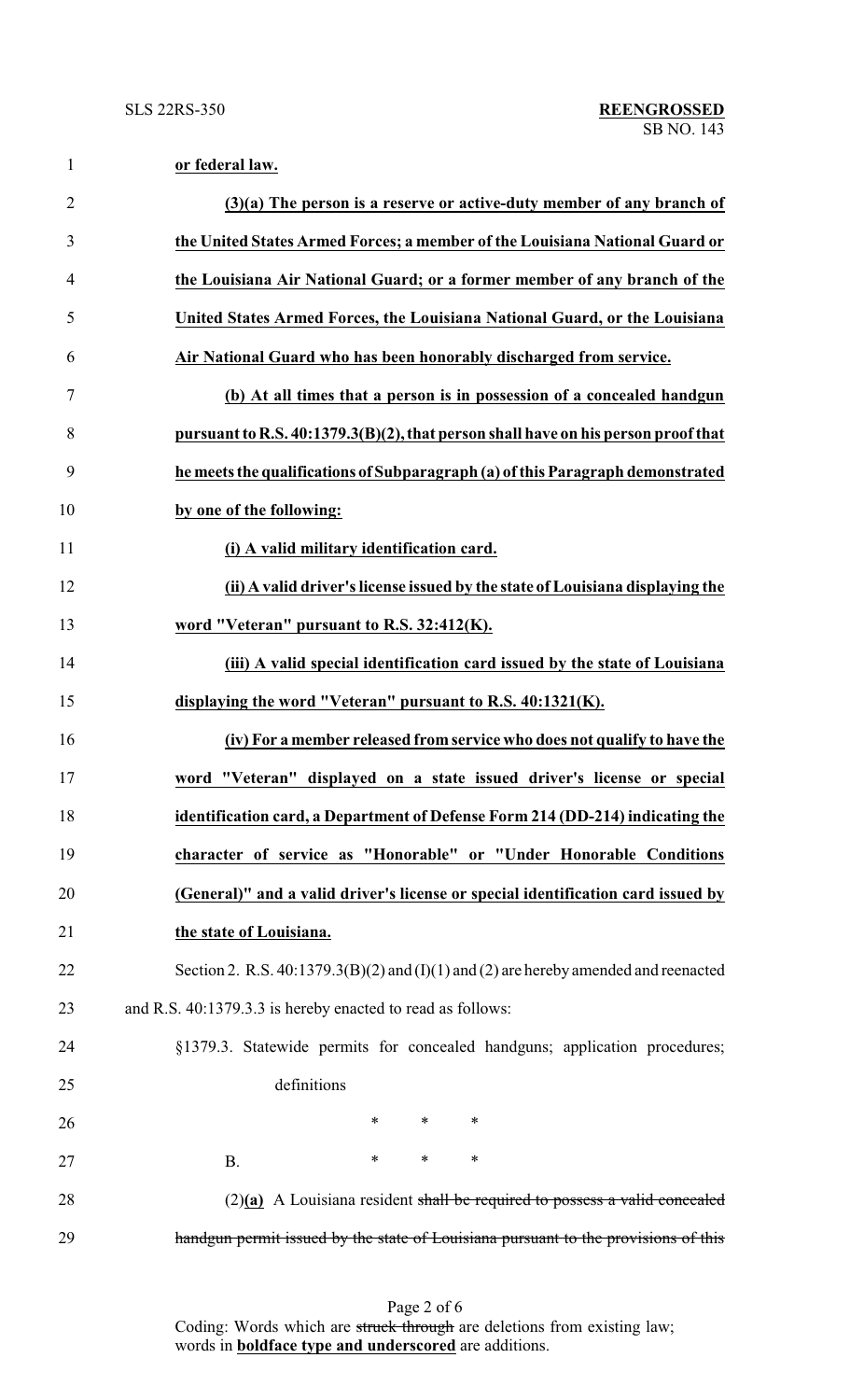| $\mathbf{1}$   | Section in order to carry a concealed handgun in the state of Louisiana who meets     |
|----------------|---------------------------------------------------------------------------------------|
| $\overline{2}$ | the qualifications of R.S. 14:95(M) shall not be required to possess a valid          |
| 3              | concealed handgun permit issued by the state of Louisiana pursuant to the             |
| $\overline{4}$ | provisions of this Section in order to carry a concealed handgun in the state of      |
| 5              | Louisiana. The provisions of this Paragraph shall not affect the requirements         |
| 6              | of reciprocity as provided in Subsection T of this Section.                           |
| 7              | (b) Any person carrying a concealed firearm pursuant to this Paragraph                |
| 8              | shall be deemed to have certified that he meets all of the conditions required in     |
| 9              | R.S. 14:95(M).                                                                        |
| 10             | $\ast$<br>$\ast$<br>$\ast$                                                            |
| 11             | $I(1)$ No individual to whom a concealed handgun permit is issued or a                |
| 12             | person carrying a weapon pursuant to R.S. 14:95(M) may carry and conceal such         |
| 13             | handgun while under the influence of alcohol or a controlled dangerous substance.     |
| 14             | While a permittee is under the influence of alcohol or a controlled dangerous         |
| 15             | substance, an otherwise lawful permit is considered automatically suspended and is    |
| 16             | not valid. A permittee shall be considered under the influence as evidenced by a      |
| 17             | blood alcohol reading of .05 percent or greater by weight of alcohol in the blood, or |
| 18             | when a blood test or urine test shows any confirmed presence of a controlled          |
| 19             | dangerous substance as defined in R.S. 40:961 and 964.                                |
| 20             | (2) A permittee armed with a handgun in accordance with this Section or a             |
| 21             | <b>person carrying a weapon pursuant to R.S. 14:95(M)</b> shall notify any police     |
| 22             | officer who approaches the permittee in an official manner or with an identified      |
| 23             | official purpose that he has a weapon on his person, submit to a pat down, and allow  |
| 24             | the officer to temporarily disarm him. Whenever a law enforcement officer is made     |
| 25             | aware that an individual is carrying a concealed handgun and the law enforcement      |
| 26             | officer has reasonable grounds to believe that the individual is under the influence  |
| 27             | of either alcohol or a controlled dangerous substance, the law enforcement officer    |
| 28             | may take temporary possession of the handgun and request submission of the            |
| 29             | individual to a department certified chemical test for determination of the chemical  |

Page 3 of 6 Coding: Words which are struck through are deletions from existing law; words in **boldface type and underscored** are additions.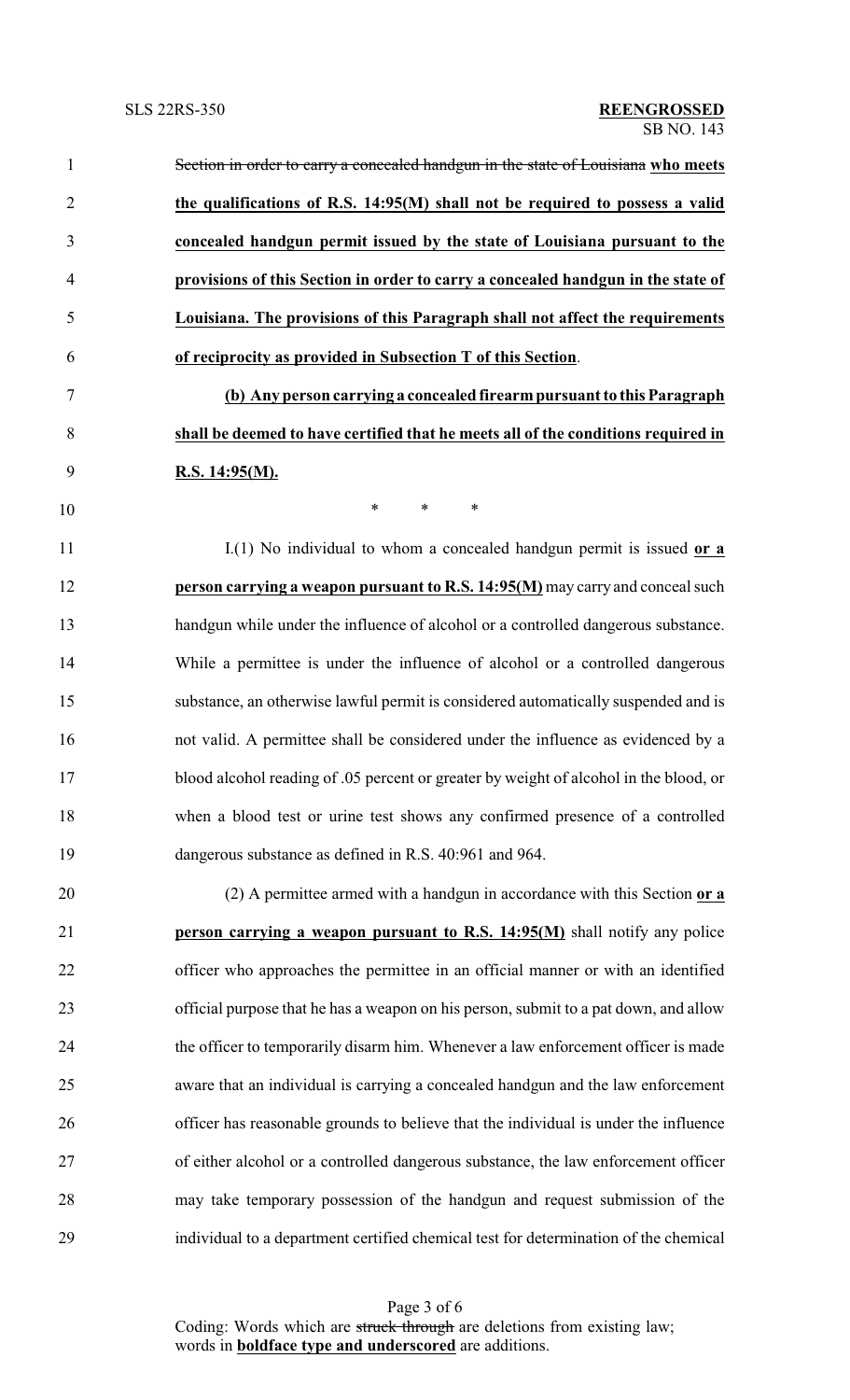| $\mathbf{1}$   | status of the individual. Whenever a law enforcement officer is made aware that an     |
|----------------|----------------------------------------------------------------------------------------|
| $\overline{2}$ | individual is behaving in a criminally negligent manner as defined under the           |
| 3              | provisions of this Section, or is negligent in the carrying of a concealed handgun as  |
| 4              | provided for in R.S. 40:1382, the law enforcement officer may seize the handgun,       |
| 5              | until adjudication by a judge, if the individual is issued a summons or arrested under |
| 6              | the provisions of R.S. 40:1382. Failure by the permittee to comply with the            |
| 7              | provisions of this Paragraph shall result in a six-month automatic suspension of the   |
| 8              | permit.                                                                                |
| 9              | $\ast$<br>$\ast$<br>$\ast$                                                             |
| 10             | §1379.3.3. Louisiana permitless carry                                                  |
| 11             | A. The Department of Public Safety and Corrections, office of state                    |
| 12             | police, shall provide a sixty-minute online concealed handgun education course         |
| 13             | at no cost to Louisiana residents.                                                     |
| 14             | <b>B.</b> The concealed handgun education course shall cover the following             |
| 15             | topics:                                                                                |
| 16             | (1) Concealed handgun basics and nomenclature.                                         |
| 17             | (2) Firearm-free zones.                                                                |
| 18             | (3) Use of deadly force.                                                               |
| 19             | (4) Interactions with law enforcement officers.                                        |
| 20             | C. The sixty-minute concealed handgun education course does not fulfill                |
| 21             | the requirements for obtaining a concealed handgun permit under R.S.                   |
| 22             | 40:1379.3.                                                                             |
| 23             | D. State police shall maintain an online database of all licensed handgun              |
| 24             | and firearm instructors to allow the public to search for classes.                     |
| 25             | E. State police shall post prominently on its website all conditions                   |
| 26             | required to be met to authorize the carrying of a concealed handgun without a          |
| 27             | valid concealed handgun permit pursuant to R.S. 14:95(M) and R.S.                      |
| 28             | $40:1379.3(B)(2)$ .                                                                    |
| 29             | F. The Department of Public Safety and Corrections, office of state                    |

Page 4 of 6 Coding: Words which are struck through are deletions from existing law; words in **boldface type and underscored** are additions.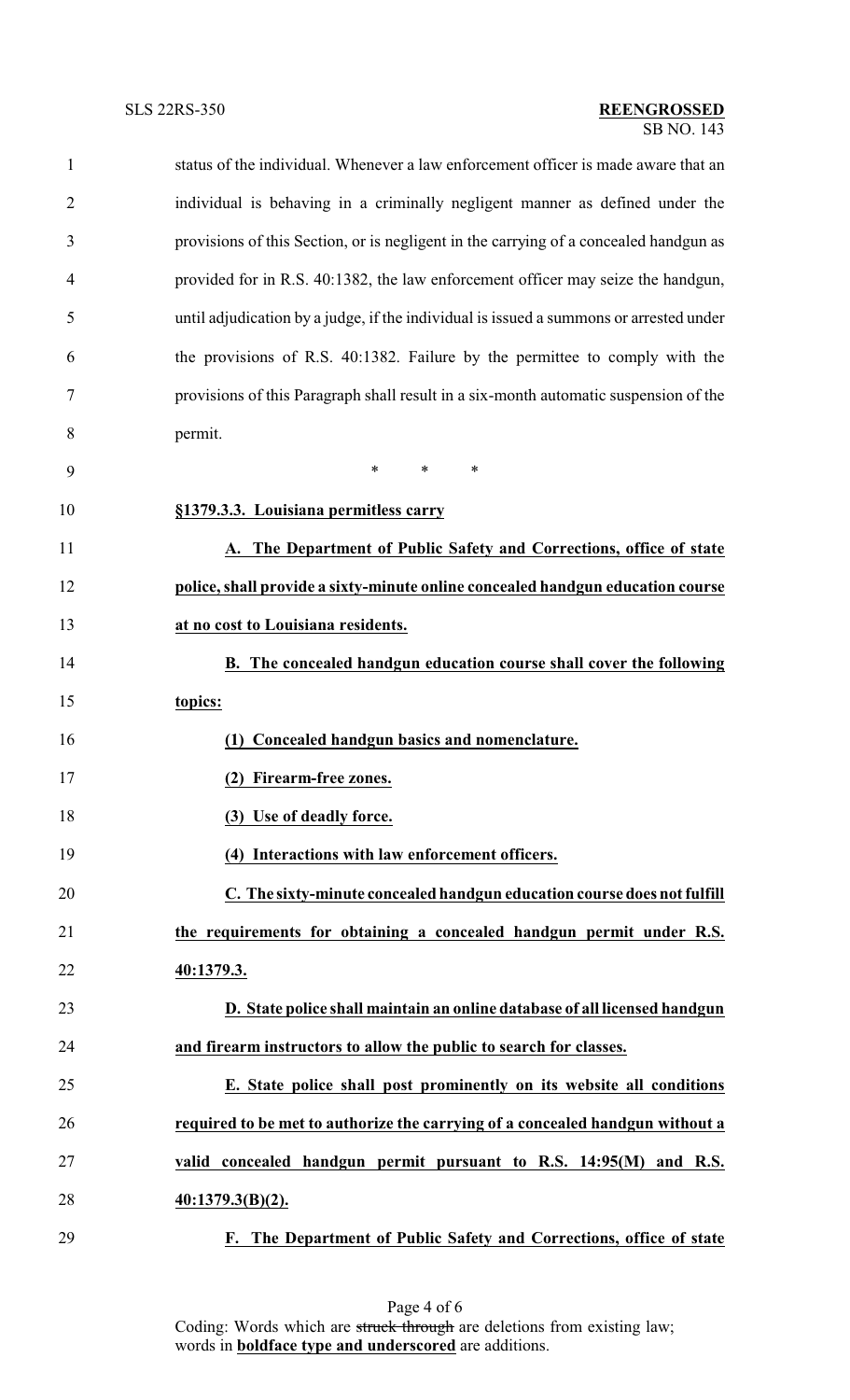1 **police, shall promulgate rules and regulations in accordance with the**

2 **Administrative Procedure Act to implement the provisions of this Section.**

The original instrument was prepared by Alan Miller. The following digest, which does not constitute a part of the legislative instrument, was prepared by Jacob Wilson.

|                    | <b>DIGEST</b>        |        |
|--------------------|----------------------|--------|
| SB 143 Reengrossed | 2022 Regular Session | Morris |

Present law provides for the crime of "illegal carrying of weapons" in part as the intentional concealment of any firearm, or other instrumentality customarily used or intended for probable use as a dangerous weapon by a person.

Present law provides for certain exceptions to the crime of illegal carrying of weapons, including for those La. residents issued a concealed handgun permit by the Dept. of Public Safety and Corrections.

Proposed law creates an additional exception for any La. resident who does not possess a concealed handgun permit but otherwise meets the same eligibility requirements as those who do possess a concealed handgun permit, if the resident is a reserve or active-duty member of any branch of the U.S. Armed Forces; a member of the La. National Guard or the La. Air National Guard; or a former member of any branch of the U.S. Armed Forces, the La. National Guard, or the La. Air National Guard who has been honorably discharged from service.

Proposed law requires that a person in possession of a concealed handgun pursuant to the permit exception must have on his person proof that he meets the qualifications, which may be a valid military ID, a valid La. driver's license or special ID card displaying the word "Veteran", or a valid La. driver's license or special ID card accompanied by a Dept. of Defense Form 214 indicating character of service as "Honorable" or "Under Honorable Conditions (General)".

Proposed law provides that any person carrying a concealed handgun pursuant to the permit exception is deemed to have met all requirements of proposed law.

Present law prohibits a concealed handgun permit holder from carrying and concealing a handgun while under the influence of alcohol or a controlled dangerous substance.

Proposed law extends the prohibition from carrying and concealing a handgun while under the influence of alcohol or a controlled dangerous substance to nonpermitted but otherwise legal carriers.

Present law requires a concealed handgun permit holder to notify any police officer who approaches the permittee in an official manner or with an identified official purpose that he has a weapon on his person, submit to a pat-down, and allow the officer to temporarily disarm him.

Proposed law extends the notification requirement to nonpermitted but otherwise legal carriers.

Proposed law requires state police to provide a 60-minute online concealed handgun education course.

Proposed law requires state police to maintain an online database of all licensed handgun and firearm instructors to be made available to the public.

Page 5 of 6

Coding: Words which are struck through are deletions from existing law; words in **boldface type and underscored** are additions.